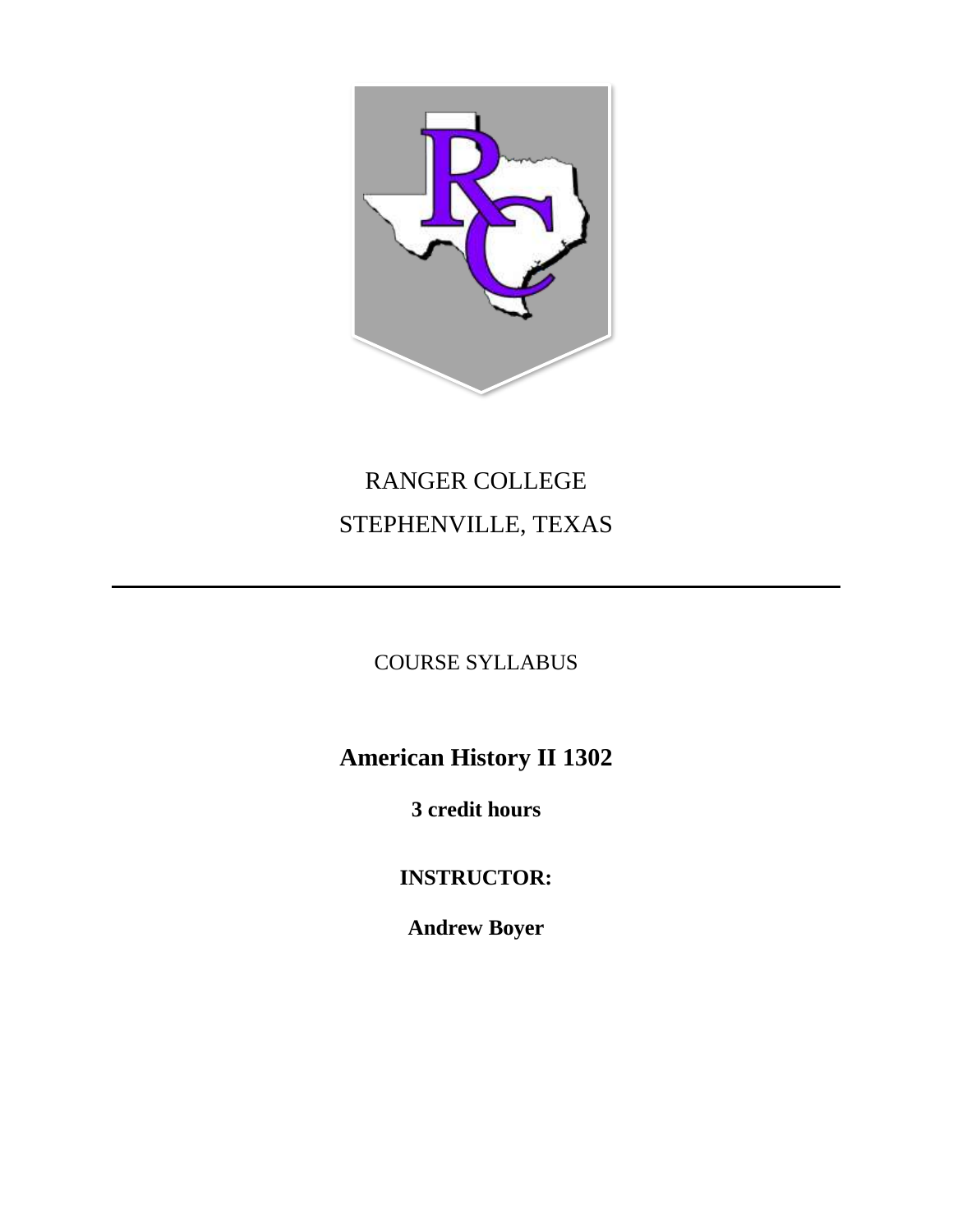| <b>INSTRUCTOR:</b> Andrew Boyer |                                                                     |
|---------------------------------|---------------------------------------------------------------------|
| EMAIL:                          | aboyer@rangercollege.edu                                            |
| <b>OFFICE:</b>                  | Faculty Office 1                                                    |
| PHONE:                          |                                                                     |
| HOURS:                          | Monday through Friday by appointment (or anytime you can catch me.) |
|                                 |                                                                     |

#### **I. Texas Core Curriculum Statement of Purpose**

Students successfully completing courses in History will have a greater appreciation for and knowledge of the diverse cultural, political, social, military and economic events that have helped to shape the present. The student will understand the importance of the past in the understanding of the present and successful preparation for the future.

#### **II. Course Description**

1302 - United States History II - This course is a continuation of United States History 1301. Emphasis is placed on new social and industrial problems, rise of the progressive movement, the United States as a world power, World War I, depression and the New Deal, World War II, and contemporary America.

## **III. Required Background or Prerequisite**

There are no prerequisites for this course, but a strong ability to read and a desire to learn about other cultures, worldviews, and ways of being will prove extremely helpful.

## **IV. Required Textbook and Course Materials**

Openstax.org American History 1 and 2. American Stories 4<sup>th</sup> edition.

#### **V. Course Purpose**

The purpose of this course is to very simply, provide an understanding, and perhaps wisdom of human nature and the way this has impacted the world around us. Through either a grasp of the decisions previous Americans have made, or and understanding of how those decisions play out in government, this class should grant students the insight to make better decisions about government, and the world around them.

#### **VI. Learning Outcomes**

• Read, analyze, and critique history and government.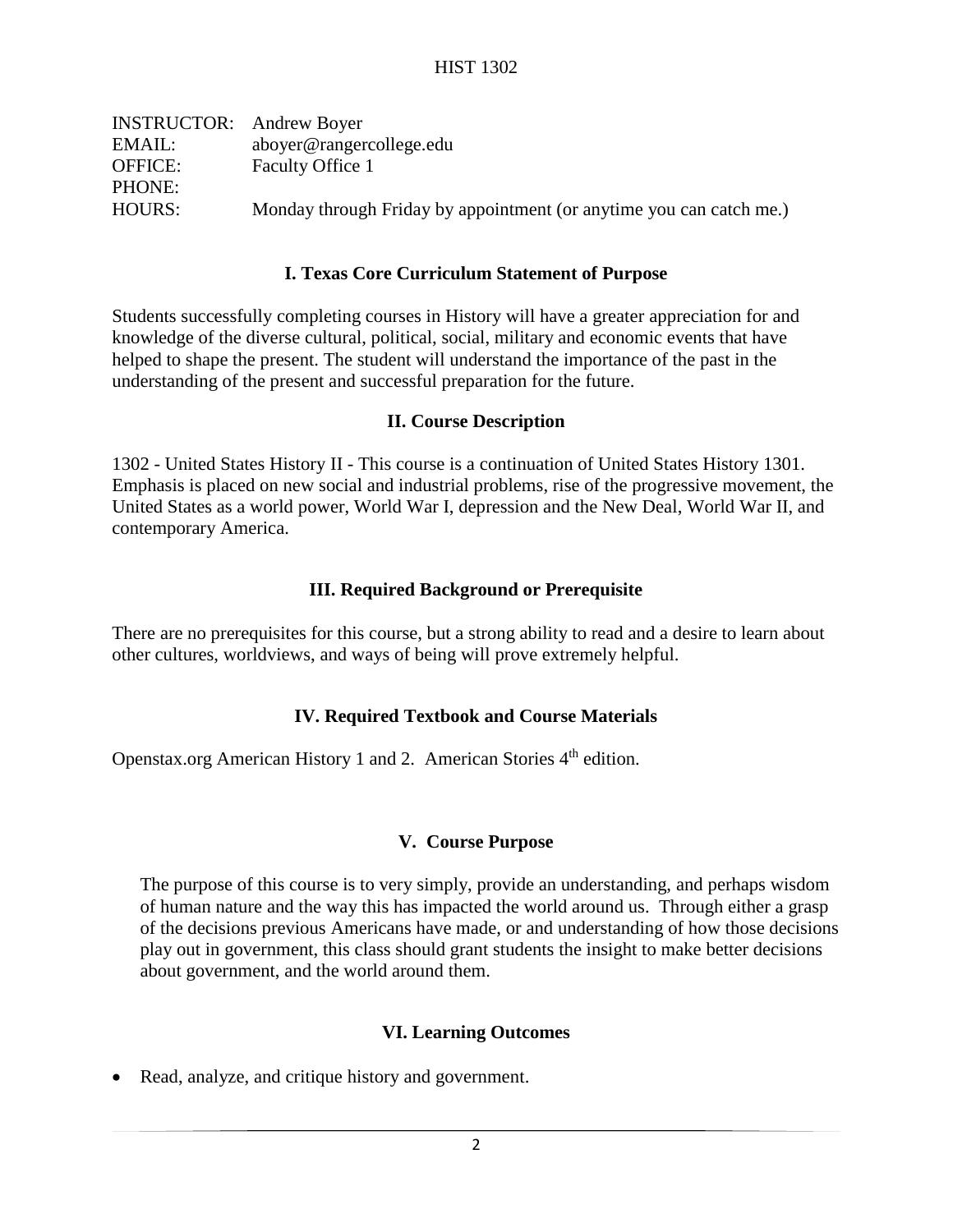- Demonstrate knowledge of the American past, and world civilizations, and how human nature created the world around us.
- Trace the historical developments and cultural expressions of American and Texas government.
- Articulate key conceptual distinctions in history and government.
- Communicate understanding of history and government, orally and in writing.
- Communicate ways of living responsibly in a world where people have diverse political and religious beliefs.

# **VII. Core Objectives**

This course meets the following of the six Core Objectives established by Texas:

- ☒ **Critical Thinking Skills (CT) –** Creative thinking, innovation, inquiry, and analysis; evaluation and synthesis of information
- $\boxtimes$  **Communication Skills (COM)** effective development, interpretation and expression of ideas through written, oral, and visual communication
- ☐ **Empirical and Quantitative Skills (EQS) –** The manipulation and analysis of numerical data or observable facts resulting in informed conclusions
- $\Box$  **Teamwork (TW)** The ability to consider different points of view and to work effectively with others to support a shared purpose or goal
- $\boxtimes$  **Social Responsibility (SR)** Intercultural competence, knowledge of civic responsibility, and the ability to engage effectively in regional, national, and global communities
- $\boxtimes$  **Personal Responsibility (PR)** The ability to connect choices, actions, and consequences to ethical decision-making

# **VIII. Methods of Instruction**

This is a multimedia class, and as such it may include lectures, assigned readings, discussions, group projects, videos, electronic documents, PowerPoints, and more.

## **IX. Methods of Assessment**

• **Quizzes (50 percent)** – Careful examination of assigned readings is essential for this reading-and-discussion-based course, so you will be held accountable for completion of the reading assignments. Quizzes will assess your knowledge and understanding of what you have read, focusing especially on the technical terminology of history and government. These quizzes may also focus on matters that are not in the readings but that emerge as a special focus of collective student interest during preceding class discussions. NOTE: You are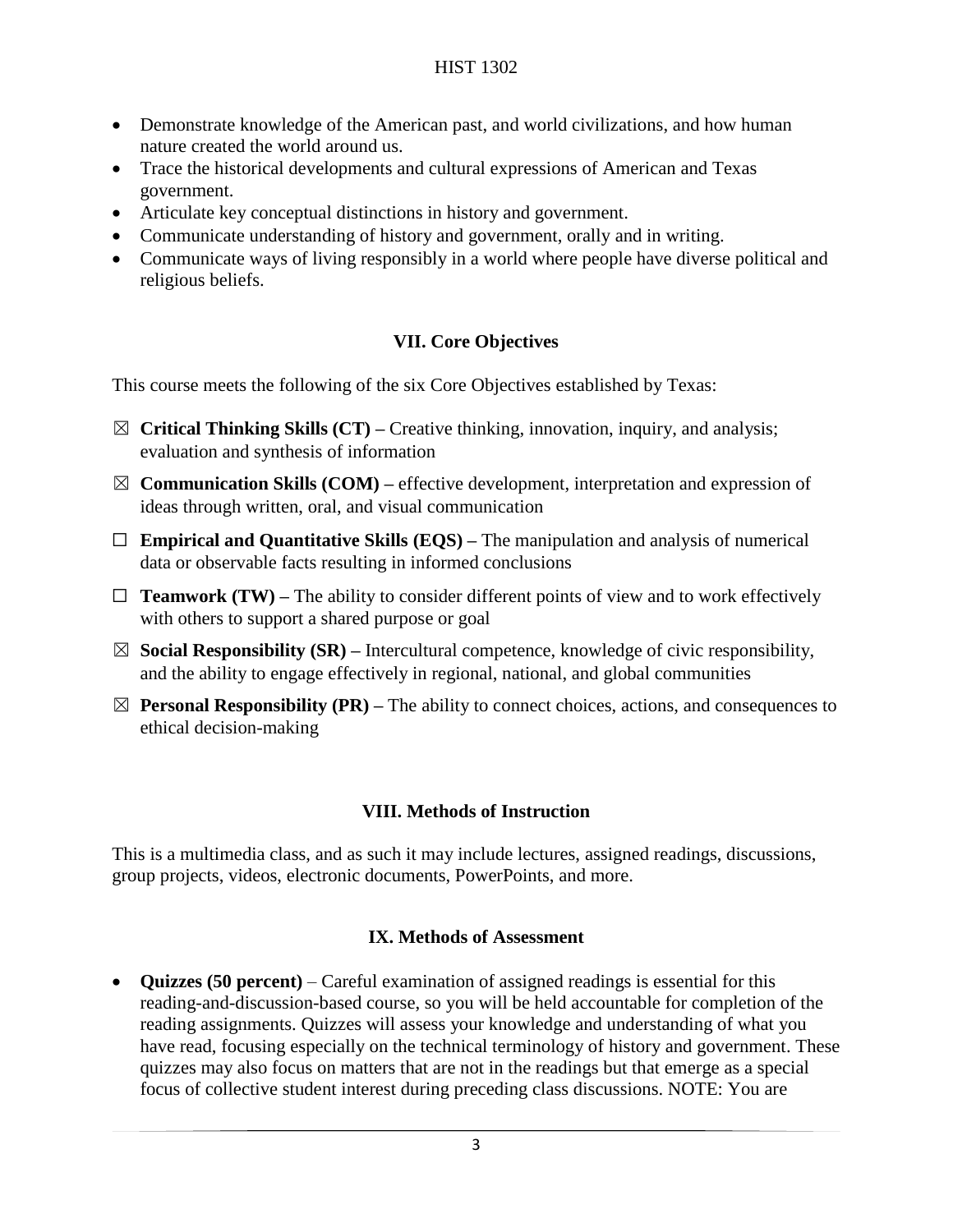responsible for knowing the information in all of the readings even if I do not directly talk about all of it in classroom lectures and discussions.

- **Midterm Exam (25 percent)** There will be an in-class midterm exam focusing on the technical terminology of the material that we have studied up to that point.
- **Final Exam (25 percent) –** There will be a non-comprehensive in-class final exam focusing on 1) the technical terminology of the material that we have studied since the midterm, and 2) various historical, sociocultural, and philosophical issues involved history and government.

Grading scale:  $A = 90-100\%$   $B = 80-89$   $C = 70-79$   $D = 60-69$   $F = Below 60$ 

# **X. Course/Classroom Policies**

The following rules and guidelines about classroom behavior are to be memorized, internalized, and strictly adhered to. Failure to do so will negatively impact your experience of this class, not to mention your grade.

- 1. **Arrive on time.** Class begins promptly at the scheduled time. This means you should be in your seat and ready to begin.
- 2. **Always bring the assigned reading to class.** If there is an assigned reading on a given class day, class time will be devoted to discussing that reading. We will also read some things aloud together. In order for you to participate in close readings and discussions, it is imperative that you have in hand all of the assigned texts for each day, including printouts (preferably annotated by you) of any texts provided electronically.
- 3. **Come to class prepared.** You are expected to participate in class discussions and come to class meetings having completed all assigned readings and written work.
- 4. **Turn in assignments on time.** By accepting this syllabus, you agree to accept a score of zero on any late work.
- 5. **Don't cheat.** Any assignment reflecting cheating, plagiarism, or any other form of academic dishonesty will receive a grade of zero. A second instance will result in automatic failure of the class and a report being filed with Ranger College's Vice President of Instruction. The consequences of this report can be quite severe for your academic future. For more details, see the section of the Ranger College Catalog (available at www.rangercollege.edu/catalog.pdf), titled "Student Misconduct," subsection "Academic Dishonesty."
- 6. **Six absences = Dropped from class with a failing grade.** I expect you to attend class regularly. As per Ranger College's stated absence policy in the general college catalog (see pages 25-26 at http://rangercollege.edu/catalog.pdf), the only absences that will be excused are "official" ones, defined as those that occur due to authorized Ranger College activities (such as sporting events). Unofficial absences are counted from the first day of class as listed in the College Calendar, regardless of the date of your registration.
- 7. **No phones, laptops, or tablets. Ever. This even includes using a phone or computer to access course materials**. Your phone must be turned off and properly stowed in your bag or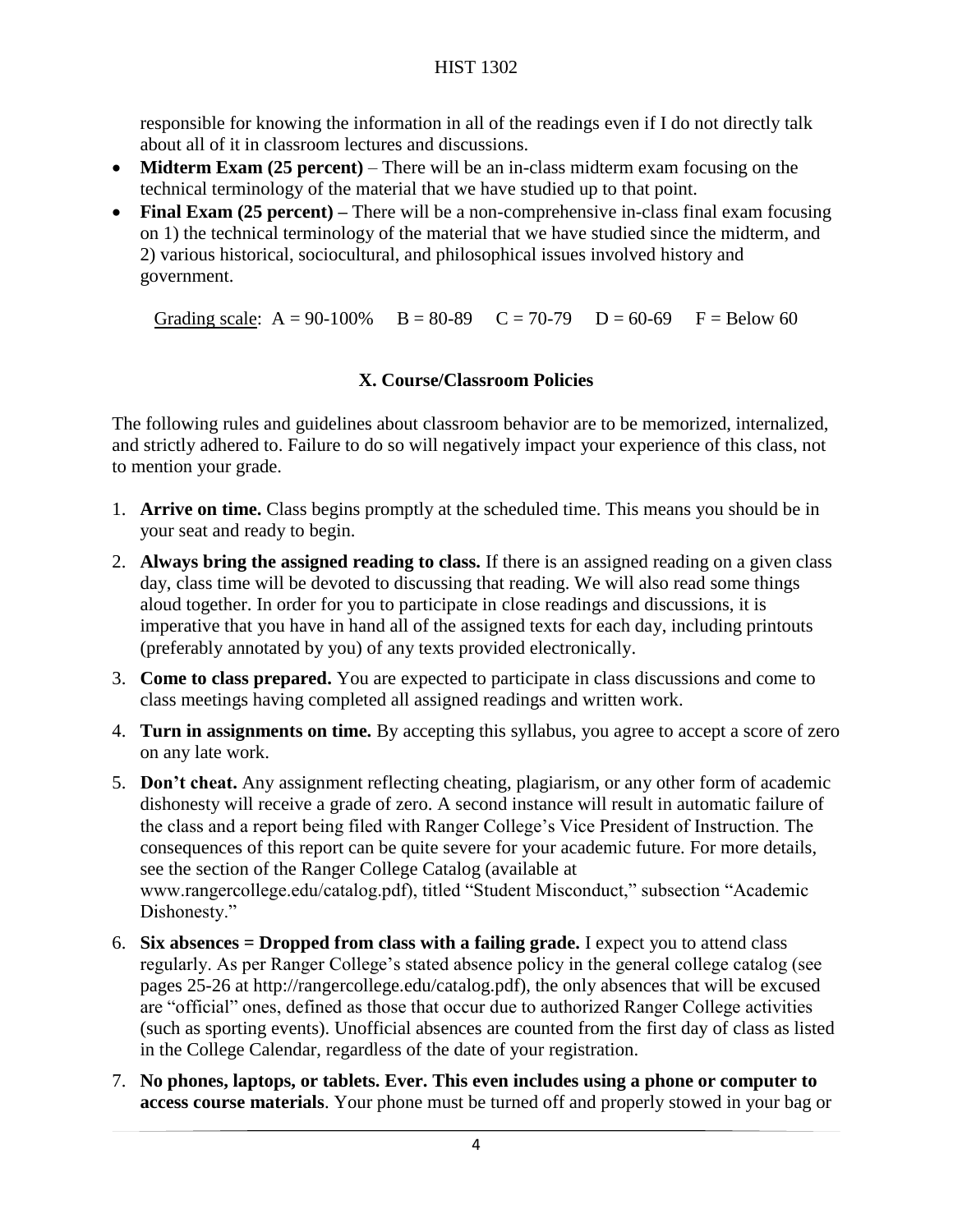# HIST 1302

otherwise stored off your person prior to class takeoff. Your phone should NEVER be in your hand, on your desk, in your pocket, or anywhere else that it might distract you, your classmates, or me. Don't even bring a laptop or tablet to a class. Basically, anything with a microchip in it is off-limits. My experience is that all digital devices effectively destroy the classroom atmosphere, as about ninety percent of people using them will be texting, playing games, doing email, shopping, surfing Facebook and YouTube, browsing photostreams, and so on. I am not (totally) anti-technology. I simply want to preserve the sacred teaching space of our classroom as a teaching space. I want to have a conversation with you. And long experience as an educator has shown me that allowing students to use digital devices in class is a surefire way to undermine that goal.

8. **Email:** I am happy to communicate with you by email and will do my best to respond within 24 hours during the week. Messages sent over the weekend will be read on Mondays. In the subject line of any email that you send me, please indicate the content of the email. Then begin your message in the following manner:

Dear Mr. Boyer,

My name is \_\_\_\_\_\_\_ and I am in your (Insert class and date\time of class).

## **XI. Course Outline/Schedule**

Reading assignments and the dates of exams and written assignments are subject to revision as needed. I will announce all revisions in class, post them on Blackboard, and do my best to make sure that everyone knows about the changes. If you miss class, you are still responsible for submitting assignments according to any revisions that we make to the schedule.

| <b>WEEK</b>    | TOPIC/ASSIGNMENT                                                                 |
|----------------|----------------------------------------------------------------------------------|
| $\mathbf{1}$   | Introduction to teaching methods and course overview. (All classes)<br>$\bullet$ |
|                | Reconstruction<br>$\bullet$                                                      |
| $\overline{2}$ | Quiz 1                                                                           |
|                | Westward migration                                                               |
| 3              | Quiz 2                                                                           |
|                | Rise of cities                                                                   |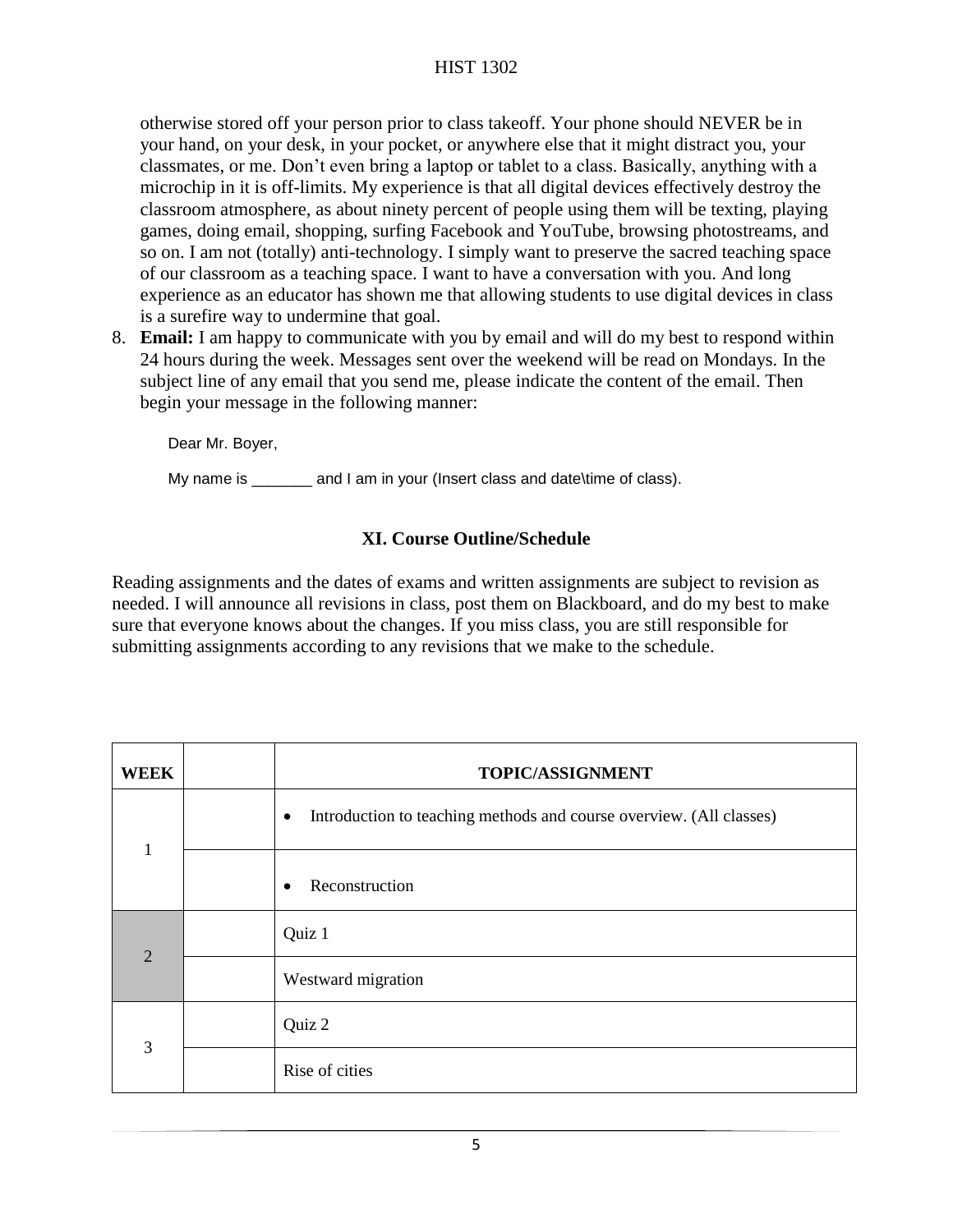| $\overline{4}$ | Quiz 3                                   |
|----------------|------------------------------------------|
|                | Guilded age and rise of progressivism    |
| $\mathfrak{S}$ | Quiz 4                                   |
|                | Outbreak of WW1                          |
| 6              | Quiz 5                                   |
|                | Review for midterm                       |
| $\overline{7}$ | <b>Midterm</b>                           |
|                | Transition to modern America             |
|                | Quiz 6                                   |
| $8\phantom{1}$ | The Great Depression and outbreak of WW2 |
|                | Quiz 7                                   |
| 9              | WW2                                      |
|                | Quiz 8                                   |
| 10             | WW2 cont                                 |
| 11             | Quiz 9                                   |
|                | Cold War Outbreak                        |
| 12             | Quiz 10                                  |
|                | The 50's and 60's                        |
| 13             | Quiz 11                                  |
|                | 60's & 70's & 80's                       |
| 14             | Quiz 12                                  |